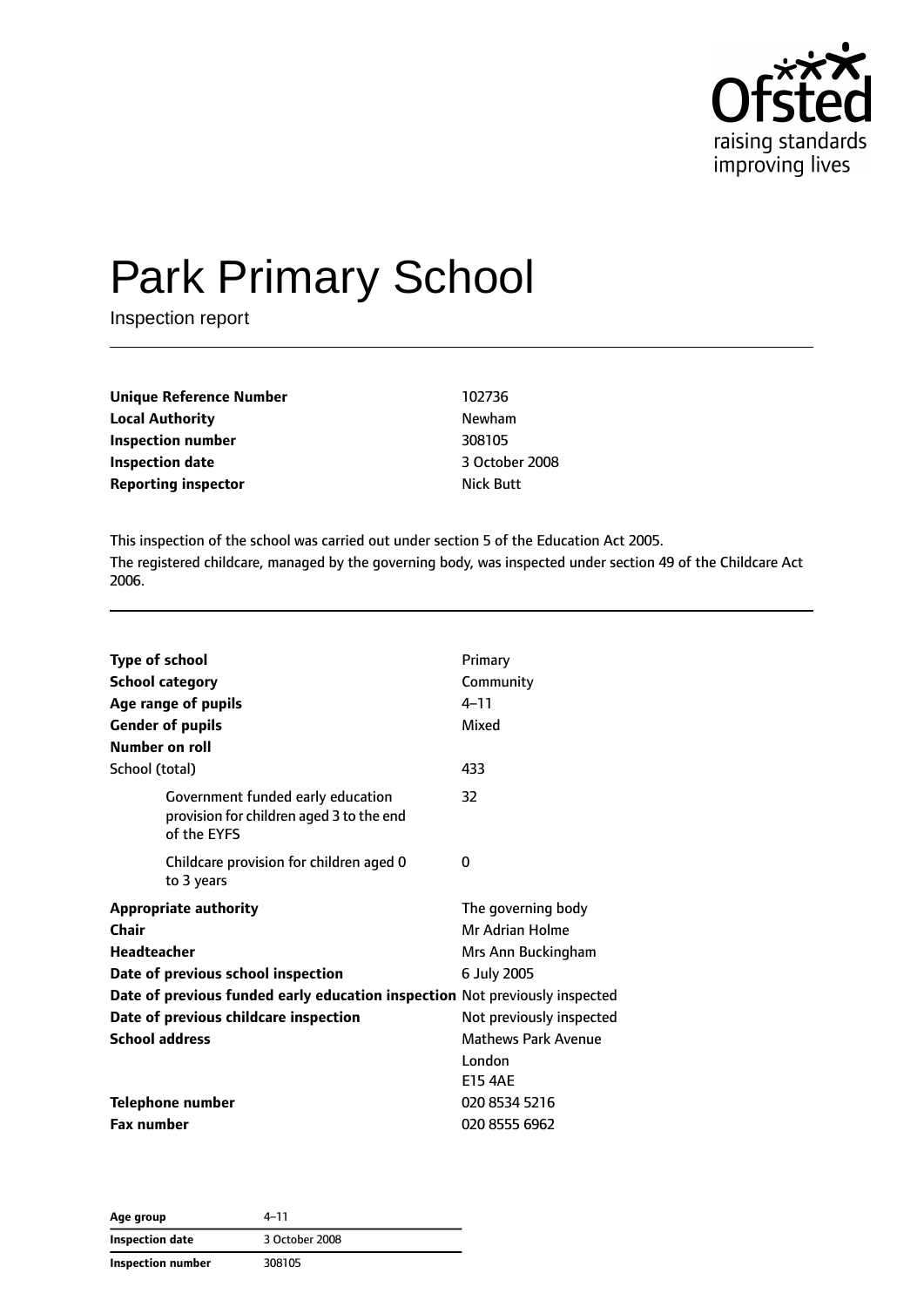.

<sup>©</sup> Crown copyright 2008

Website: www.ofsted.gov.uk

This document may be reproduced in whole or in part for non-commercial educational purposes, provided that the information quoted is reproduced without adaptation and the source and date of publication are stated.

Further copies of this report are obtainable from the school. Under the Education Act 2005, the school must provide a copy of this report free of charge to certain categories of people. A charge not exceeding the full cost of reproduction may be made for any other copies supplied.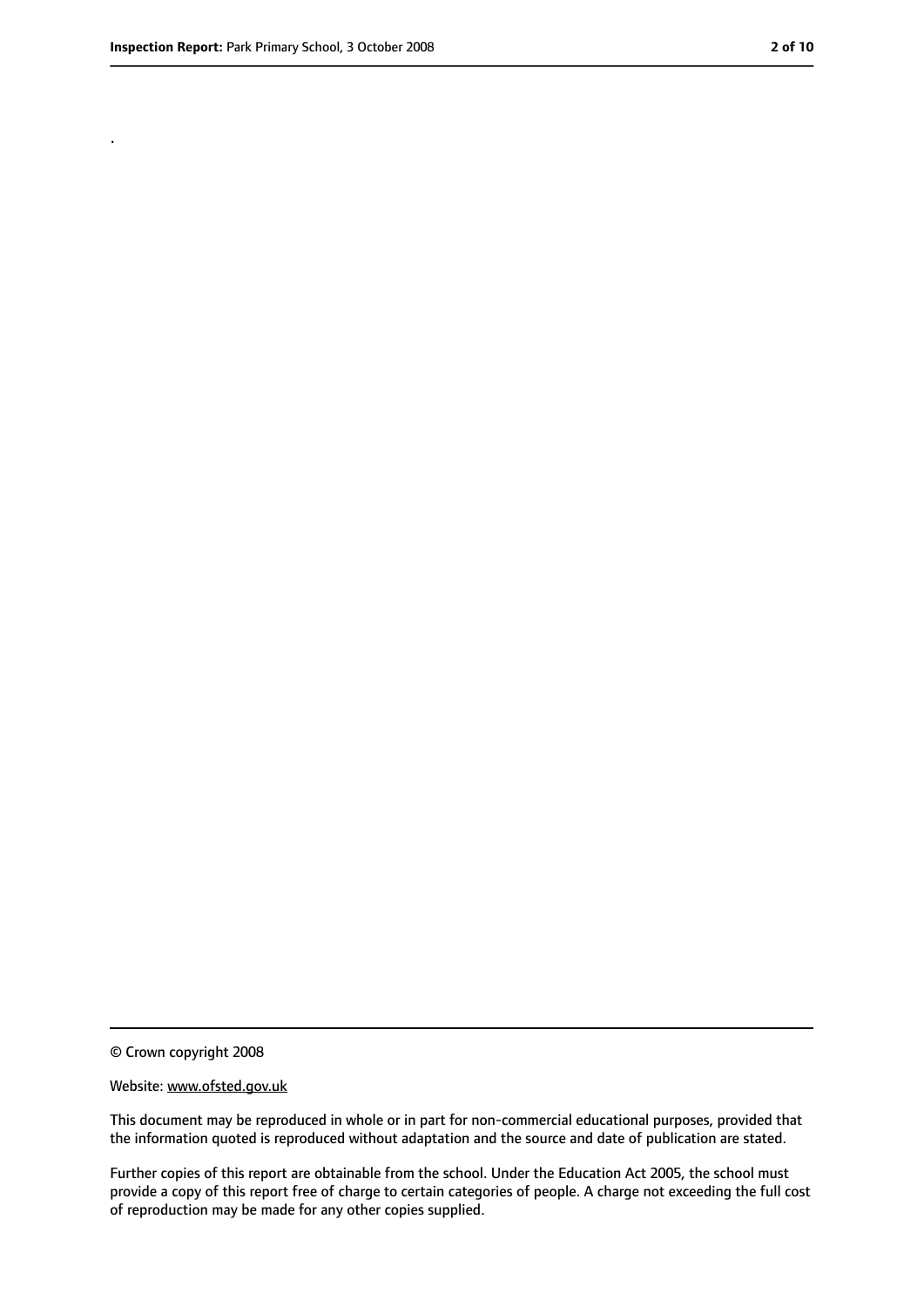# **Introduction**

The inspection was carried out by two Additional Inspectors. They evaluated the overall effectiveness of the school and investigated the following issues.

- The effectiveness of the Early Years Foundation Stage (EYFS).
- Pupils' achievement in English.
- The impact new leadership is having on the school.

The inspectors gathered evidence from lesson observations, scrutiny of pupils' work and parents' questionnaires. Discussions with staff, a governor and pupils also contributed to the judgements. Other aspects of the school's work were not investigated in detail, but the inspectors found no evidence to suggest that the school's own assessments, as given in its self-evaluation, were not justified, and these have been included where appropriate in this report.

## **Description of the school**

This larger-than-average school has Early Years Foundation Stage (EYFS) provision in the Reception classes. The proportion of pupils entitled to free school meals is well above average. More pupils than usual join and leave the school outside normal times. Over nine tenths of pupils come from a variety of minority ethnic backgrounds, the largest group being Bangladeshi. Almost three quarters of the pupils speak English as an additional language, many being at the early stages of language acquisition. The number of pupils with learning difficulties and/or disabilities is below average. These include speech and language difficulties. It has the Activemark and Healthy Schools award. The headteacher has been in post since September 2008.

## **Key for inspection grades**

| Grade 1 | Outstanding  |
|---------|--------------|
| Grade 2 | Good         |
| Grade 3 | Satisfactory |
| Grade 4 | Inadequate   |
|         |              |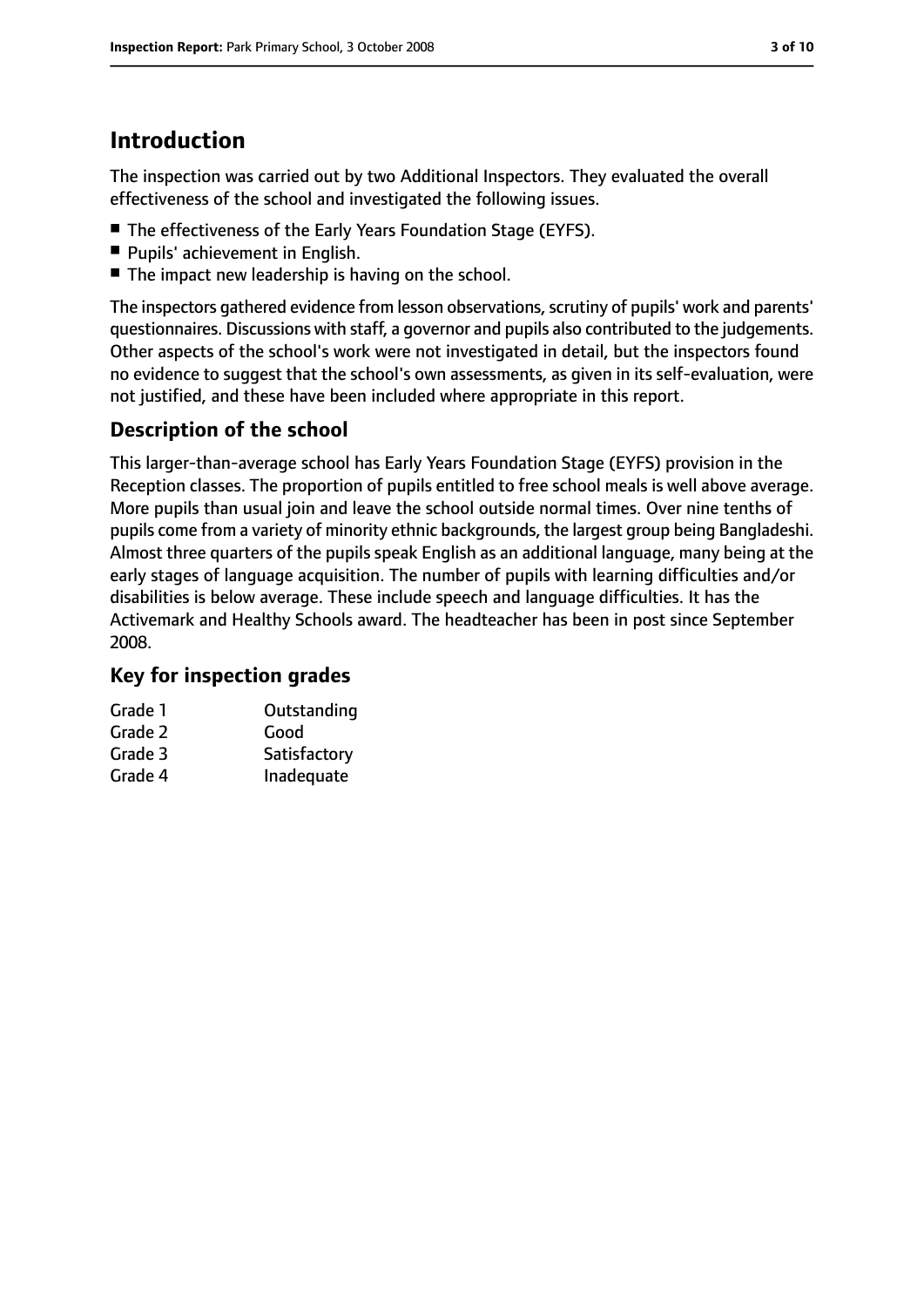# **Overall effectiveness of the school**

#### **Grade: 1**

Park Primary is an outstanding school that provides an excellent education for all its pupils. The new headteacher is building on its many existing strengths to take the school forward into a new phase of its development. Her vision is embraced and supported by a highly effective and committed staff team. Parents value the outstanding teaching and learning and the very rapid progress their children make. One commented, 'My children have developed a love of learning and enquiring minds due to the hard work and dedication of the excellent staff'.

From exceptionally low starting points, pupils achieve outstandingly well as a result of excellent teaching and a rich and vibrant curriculum that fully includes the many different groups the school serves. By the end of Year 6 standards are broadly average in English and mathematics and above average in science. Pupils do better in science because teachers give them plenty of practical experience and teach them key vocabulary so that they can use and apply their skills successfully. The many pupils who are learning English as an additional language do particularly well because of the way the activities are tailored to meet their needs, with an emphasis on speaking and listening. The school excels in the visual and performing arts because of its regular use of specialist teachers and because of the superb facilities it enjoys, including a drama studio, a dance studio and an art studio. All pupils spend a day a fortnight studying drama, dance and art whilst their teachers and support assistants are released to plan and prepare lessons. The school is an exceptionally rich learning environment, as corridors and classrooms overflow with high quality colourful displays of pupils' work, including large sculptures and mobiles. Visitors are greeted by two papier mache giraffes and masks used in the school's production of 'The Lion King'.

Pupils' personal development and well-being and their spiritual, moral, social and cultural development are outstanding. Behaviour is excellent, and pupils are considerate and caring towards one another, values that are reinforced through assemblies. They celebrate one another's cultures and learn about their faiths, visiting different places of worship. Pupils have an extremely good understanding of how to make healthy choices. The school council gives feedback about school dinners and promotes cycling. Pupils support new children as language buddies to help them settle in quickly. They say they feel safe at school and free from bullying. They really like coming and appreciate all the staff do for them. One pupil said, 'The teachers don't come here just to work, they come here because they enjoy it'. This ethos of enjoyment underpins all that the school does, combining academic rigour with exciting and invigorating teaching. Consequently, pupils have excellent attitudes to learning and are very keen to participate in lessons. The vast majority of pupils attend well and the school places great emphasis on punctuality. The social inclusion coordinator works closely with families who may be experiencing difficulties so that their children do not miss out on school. Pupils reach out to their local community, singing to the elderly and raising money for charity. They also have links with a school in South Africa, helping them to understand how pupilslearn in a different environment. The school gives pupils confidence and equips them well for the next stage of their education.

There is a very high proportion of outstanding teaching because teachers have excellent subject knowledge and a real enthusiasm for their work. They generate excitement and interest through planning tasks that are relevant to pupils and take full account of their abilities. Lessons are conducted at a brisk pace with searching questions that make pupils think. Teachers use good quality resources, much of their own making, to support pupils' learning. In a Year 3 class the teacher had tried to put a gold border around the whiteboard but the roll had run out before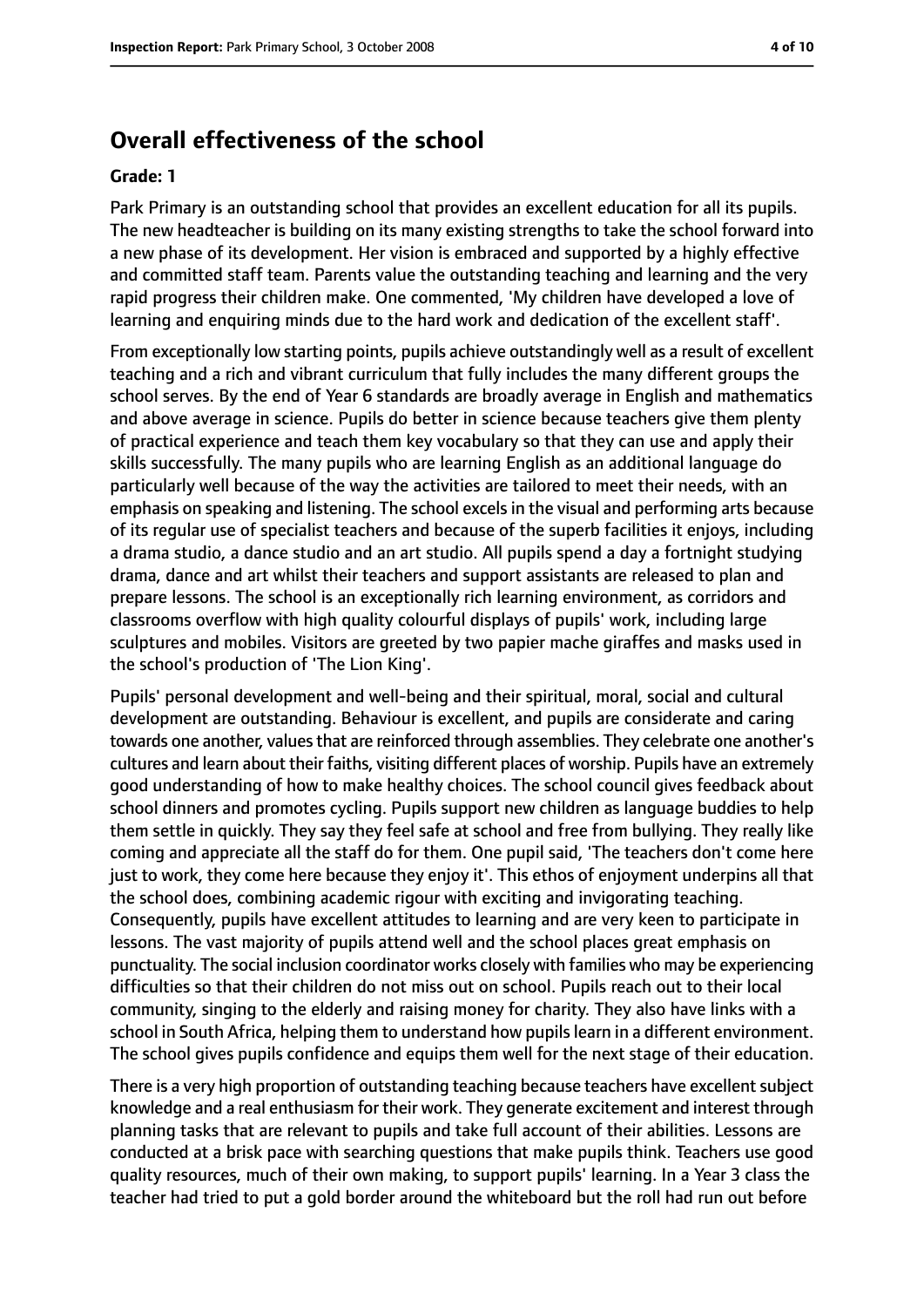she could complete it. This led to an excellent discussion about how much extra she would need and how she could measure the difference.

Pupils' outstanding progress is promoted by a high quality curriculum rich in variety and interest. The work in drama, dance and art complements what pupils are learning in other subjects, for example Year 2 pupils devising a gardening dance as part of their environmental studies topic. All pupils in Years 3 to 6 have their own laptop computers, which give them ample opportunity to practise their skills in information and communication technology. It also means they can research topics independently and apply their skills across the curriculum, growing in confidence. The curriculum is enriched by a wide variety of clubs, visits and visitors, with a high participation rate. These include nature club, choir and basketball. Pupils have visited the Tower of London, the Imperial War Museum, taken part in the Olympic Torch ceremony and performed at the Royal Festival Hall.

The impact of leadership and management on the provision and the achievement of pupils is outstanding. The new headteacher is supported very ably by the deputy headteacher and has increased the monitoring roles and responsibilities of phase leaders, who now meet regularly to ensure consistency of approach and to share ideas. Very effective continuous professional development ensures staff are especially well equipped to fulfil their duties. A system of teachers observing lessons in pairs helps to keep judgements consistent. Staff know the children very well and track their individual progress closely, putting in place a wide range of support for any who are struggling. The present tracking system does not clearly show how well year groups are doing over the longer term, and the school recognises that this could be refined further. Leaders have an excellent knowledge of the school's strengths and areas to develop, and this is reflected in high quality strategic plans. The school is extremely effective at reaching and unifying its local community in support of its aims and in practical ways such as through cultural and artistic endeavours.

There is outstanding care, guidance and support for pupils flowing from a caring ethos where every child matters. All safeguarding arrangements are met fully. Excellent provision for pupils with learning difficulties and those with speech and language concerns ensures they make outstanding progress. The school's multi-sensory room supports pupils with complex needs very well. The work of the inclusion manager, social inclusion coordinator and learning mentor dovetail together very effectively to tackle the full range of pupils' needs. Pupils receive extremely good academic guidance because teachers have an excellent understanding of their progress, so that they know what they need to do next to improve.

The school has made very good progress since its last inspection. Standards have been rising much faster than the national trend. New leadership in the governing body involves all governors in the strategic direction of the school, and offers excellent challenge and support. The school has outstanding capacity to continue to go from strength to strength.

## **Effectiveness of the Early Years Foundation Stage**

#### **Grade: 2**

Children start Reception with skills and abilities that are exceptionally low, especially in language and communication. Children settle quickly because staff make them feel welcome and establish smooth-running routines. The level of care is extremely high. The headteacher and the new EYFS leader have worked very hard this term to implement a child-centred curriculum that encourages children's natural curiosity and offers a good range of interesting and exciting activities to stimulate learning. Children have direct access to the school playground, and staff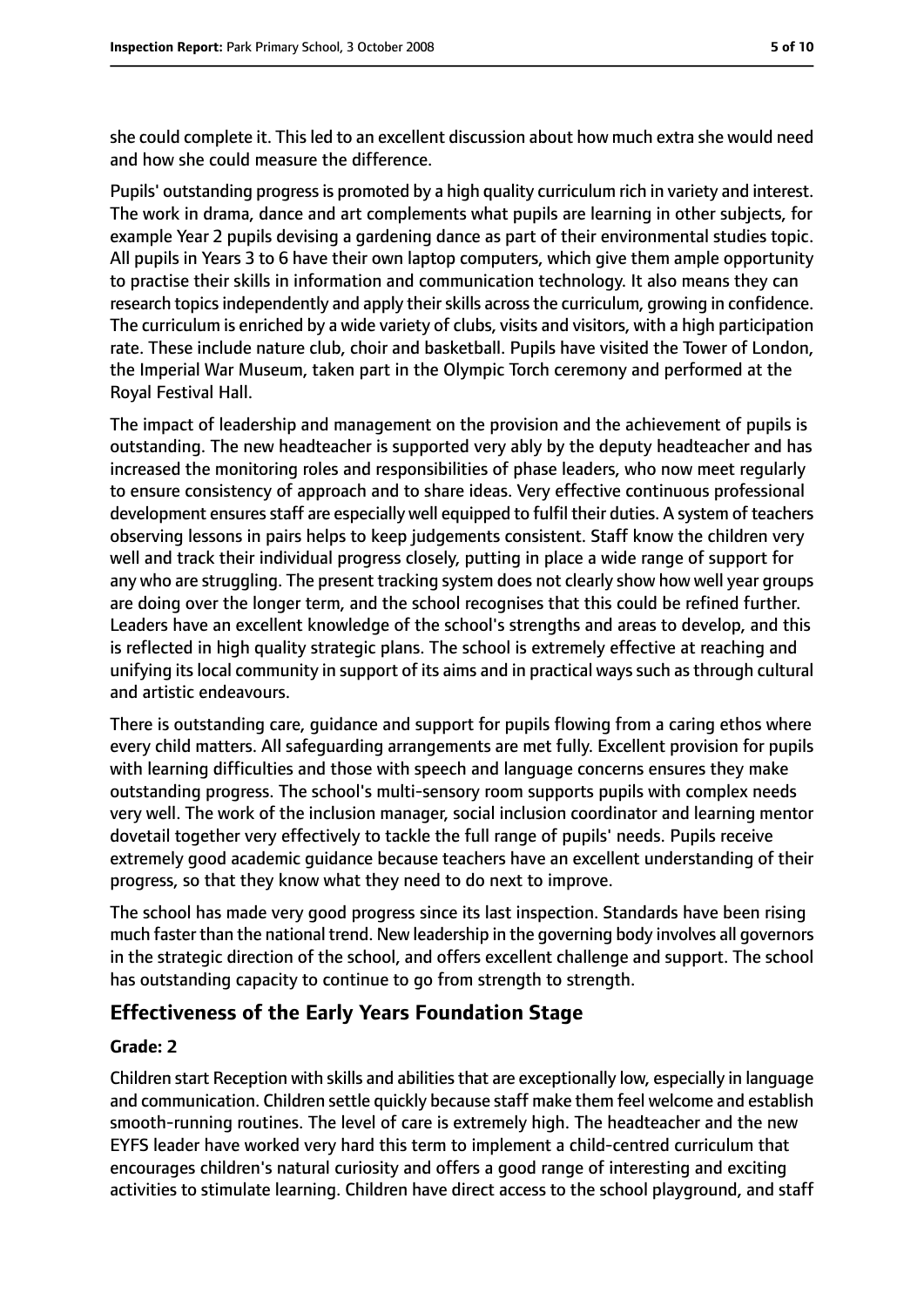ensure that they have regular opportunities to explore different aspects of their learning outside. However, there is no dedicated outdoor play area for children in the EYFS and the present temporary arrangements are not ideal. The school has plans to put this right. There are good assessment systems in place, which build up a comprehensive picture of each child's progress. Effective leadership and management have created an enthusiastic staff team who work together well to ensure that successful teaching helps children to make good progress. Even so, many do not reach the expected early learning goals by the end of the year, because their starting points are so low.

# **What the school should do to improve further**

- Improve outdoor provision in the EYFS by establishing a secure designated area where children can work and play freely.
- Refine data systems to enable staff to access more easily assessment information about the progress year groups make.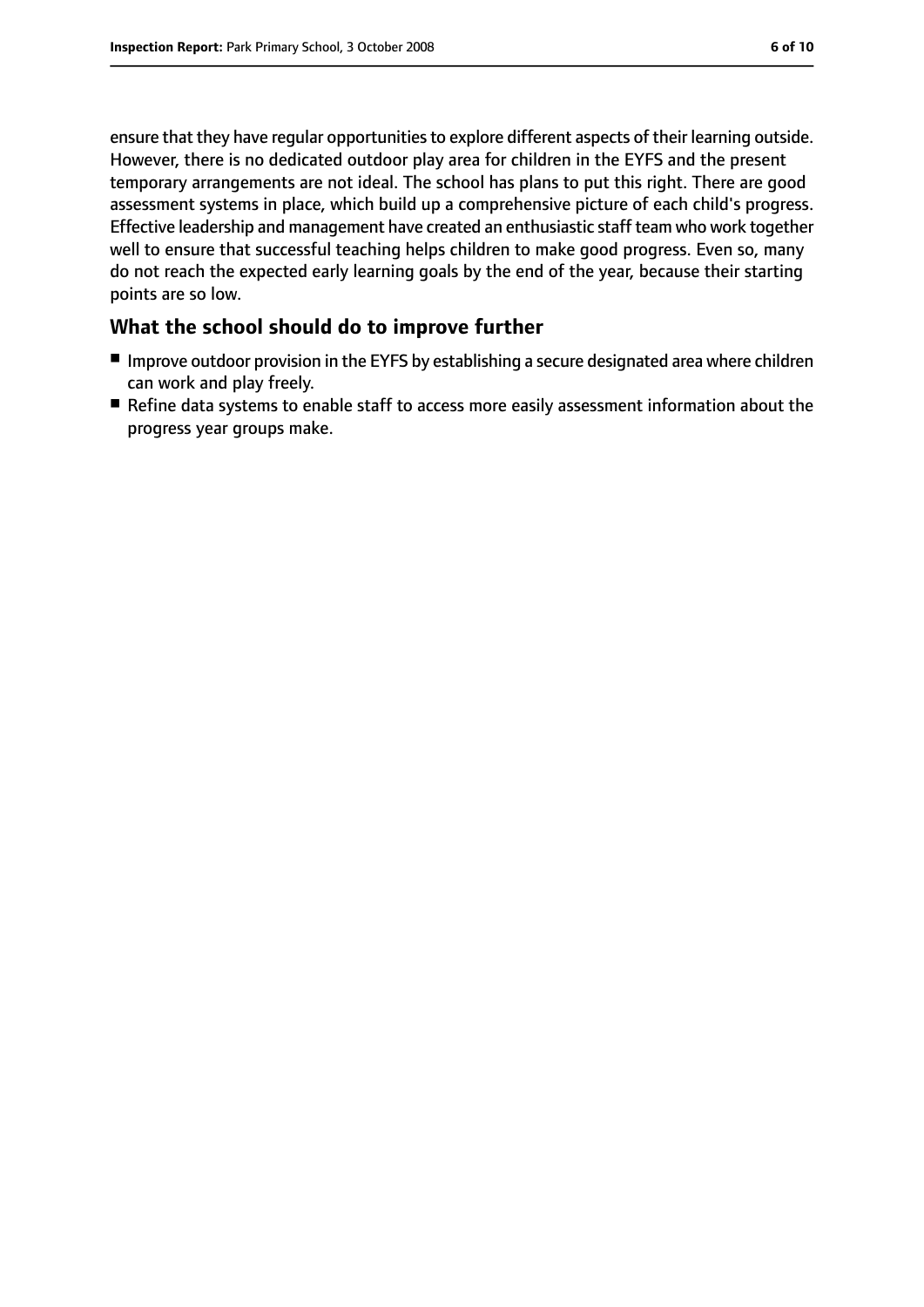**Any complaints about the inspection or the report should be made following the procedures set out in the guidance 'Complaints about school inspection', which is available from Ofsted's website: www.ofsted.gov.uk.**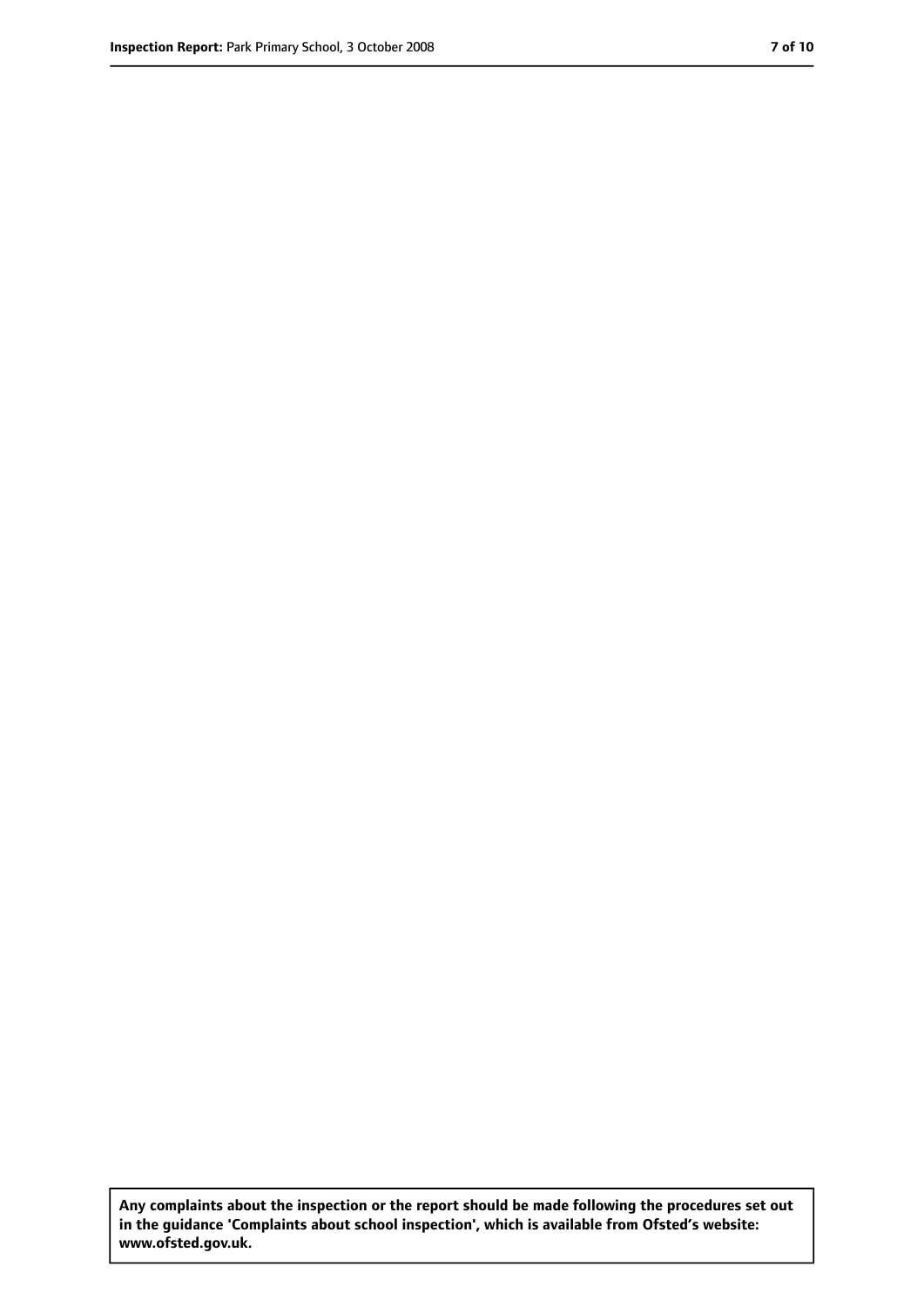# **Inspection judgements**

| \ Key to judgements: grade 1 is outstanding, grade 2 good, grade 3 satisfactory, and | <b>School</b>  |
|--------------------------------------------------------------------------------------|----------------|
| arade 4 inadequate                                                                   | <b>Overall</b> |

#### **Overall effectiveness**

| How effective, efficient and inclusive is the provision of<br>education, integrated care and any extended services in meeting the<br>needs of learners? |     |
|---------------------------------------------------------------------------------------------------------------------------------------------------------|-----|
| Effective steps have been taken to promote improvement since the last<br>inspection                                                                     | Yes |
| How well does the school work in partnership with others to promote learners'<br>well being?                                                            |     |
| The capacity to make any necessary improvements                                                                                                         |     |

# **Effectiveness of the Early Years Foundation Stage**

| How effective is the provision in meeting the needs of children in the<br>l EYFS?            |  |
|----------------------------------------------------------------------------------------------|--|
| How well do children in the EYFS achieve?                                                    |  |
| How good are the overall personal development and well-being of the children<br>in the EYFS? |  |
| How effectively are children in the EYFS helped to learn and develop?                        |  |
| How effectively is the welfare of children in the EYFS promoted?                             |  |
| How effectively is provision in the EYFS led and managed?                                    |  |

#### **Achievement and standards**

| How well do learners achieve?                                                  |  |
|--------------------------------------------------------------------------------|--|
| $\vert$ The standards <sup>1</sup> reached by learners                         |  |
| How well learners make progress, taking account of any significant variations  |  |
| between groups of learners                                                     |  |
| How well learners with learning difficulties and/or disabilities make progress |  |

#### **Annex A**

<sup>&</sup>lt;sup>1</sup>Grade 1 - Exceptionally and consistently high; Grade 2 - Generally above average with none significantly below average; Grade 3 - Broadly average to below average; Grade 4 - Exceptionally low.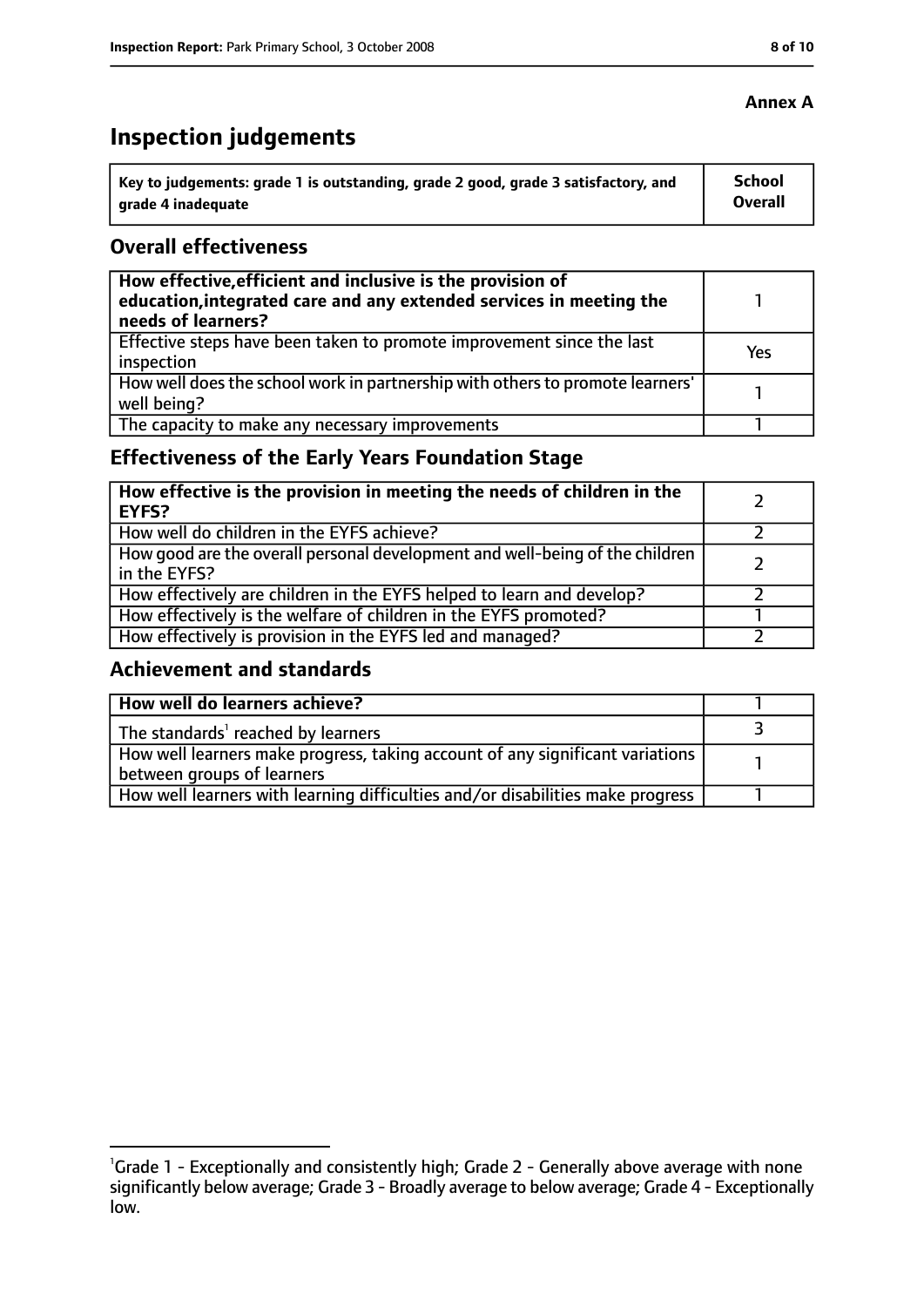# **Personal development and well-being**

| How good are the overall personal development and well-being of the<br>learners?                                 |  |
|------------------------------------------------------------------------------------------------------------------|--|
| The extent of learners' spiritual, moral, social and cultural development                                        |  |
| The extent to which learners adopt healthy lifestyles                                                            |  |
| The extent to which learners adopt safe practices                                                                |  |
| The extent to which learners enjoy their education                                                               |  |
| The attendance of learners                                                                                       |  |
| The behaviour of learners                                                                                        |  |
| The extent to which learners make a positive contribution to the community                                       |  |
| How well learners develop workplace and other skills that will contribute to<br>their future economic well-being |  |

# **The quality of provision**

| How effective are teaching and learning in meeting the full range of<br>learners' needs?              |  |
|-------------------------------------------------------------------------------------------------------|--|
| How well do the curriculum and other activities meet the range of needs and<br>interests of learners? |  |
| How well are learners cared for, quided and supported?                                                |  |

# **Leadership and management**

| How effective are leadership and management in raising achievement<br>and supporting all learners?                                              |            |
|-------------------------------------------------------------------------------------------------------------------------------------------------|------------|
| How effectively leaders and managers at all levels set clear direction leading<br>to improvement and promote high quality of care and education |            |
| How effectively leaders and managers use challenging targets to raise standards                                                                 |            |
| The effectiveness of the school's self-evaluation                                                                                               |            |
| How well equality of opportunity is promoted and discrimination eliminated                                                                      |            |
| How well does the school contribute to community cohesion?                                                                                      |            |
| How effectively and efficiently resources, including staff, are deployed to<br>achieve value for money                                          |            |
| The extent to which governors and other supervisory boards discharge their<br>responsibilities                                                  |            |
| Do procedures for safequarding learners meet current government<br>requirements?                                                                | <b>Yes</b> |
| Does this school require special measures?                                                                                                      | <b>No</b>  |
| Does this school require a notice to improve?                                                                                                   | No         |